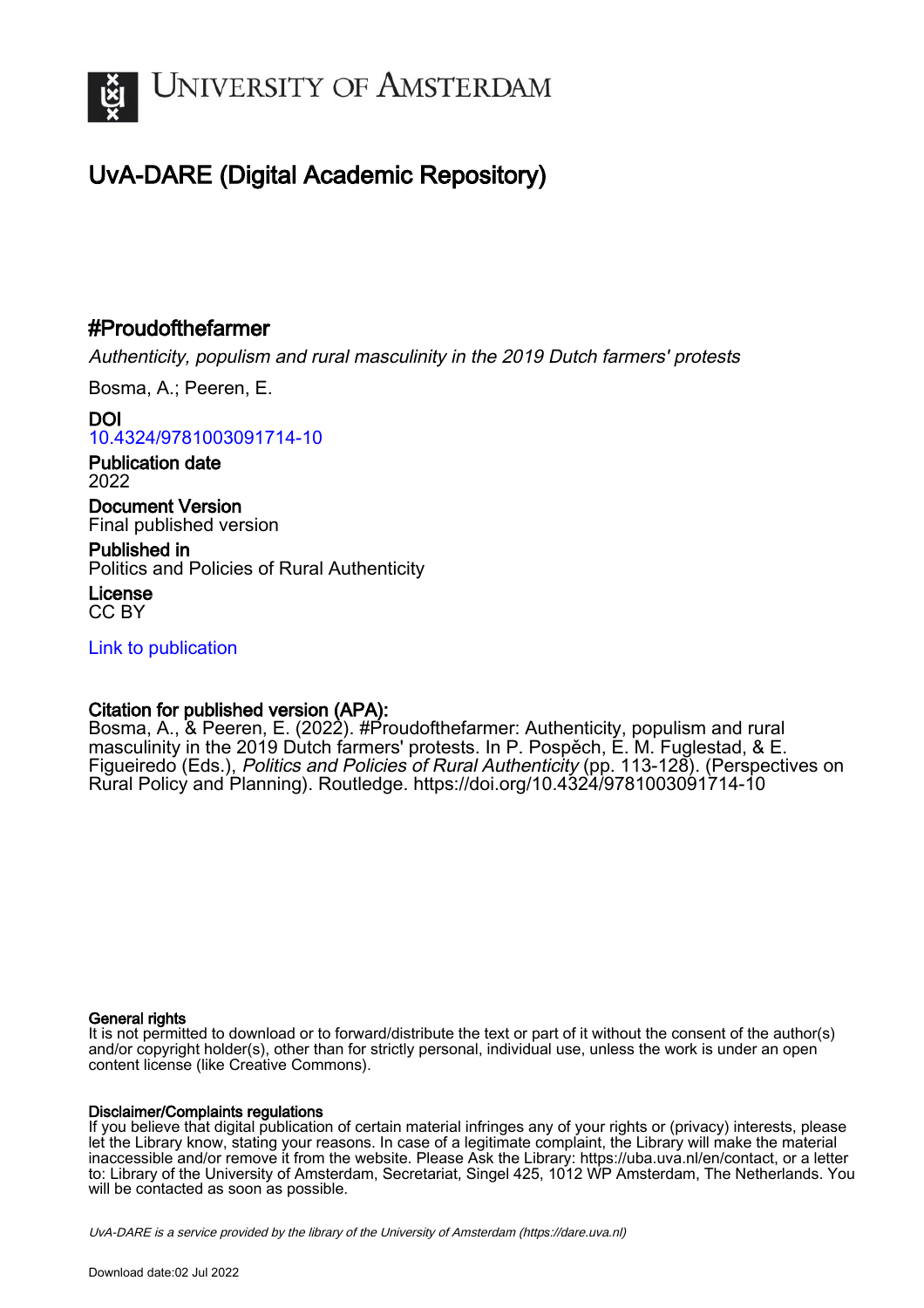# **8 #Proudofthefarmer**

[Authenticity, populism and rural masculinity](#page--1-0) in the 2019 Dutch farmers' protests

*Anke Bosma and Esther Peeren*

#### **Introduction**

On 1 October 2019, hundreds of tractors clogged the motorways leading to The Hague, where a big farmers' demonstration took place. The tractors caused a major disruption and the largest traffic jams in Dutch history (NOS, 2019a). In the following months, more demonstrations and blockades by farmers followed. The protest wave came after a tense summer, which began when, on 13 May, animal rights activists occupied a pig farm in Boxtel, demanding to film the conditions under which the pigs were being kept and to evacuate any sick or injured animals. The political response to the occupation was overwhelmingly critical, with Minister of Agriculture, Nature and Food Quality, Carola Schouten stating: "This is one of the businesses providing our daily food. They must be able to do this without constantly having to look over their shoulder and being intimidated" (Huijben, 2019).<sup>1</sup> The events of 13 May led to the founding of two new farmers' organisations: the Farmers Defence Force (FDF), which aims to fight back against "the excesses of environmental extremists" while comparing itself, in its willingness to take radical action, to Greenpeace; and Agractie, dedicated to representing farmers' interests and connecting farmers and citizens, but also prepared to engage in direct action.

The immediate impetus for the 1 October protest, which involved both the FDF and Agractie, was a statement by MP Tjeerd de Groot of the socialliberal D66 party that the number of pigs and chickens in the Netherlands should be cut in half in order to comply with EU regulations on nitrogen deposits. Despite the fact that De Groot excluded cows, goats, sheep, horses, rabbits, ducks and turkeys from his plan, it was presented in the Dutch media as aiming for a reduction by 50% of all livestock, and was taken by many farmers as posing a direct threat to their livelihoods (Winterman, 2019). De Groot's political opponents rushed to side with the farmers and denounced the plan. MP Gert Jan Segers of the Christian progressive party CU summarised it in a television interview as aiming to "take farmers down a peg" (Nieuwsuur, 2019).

Coming so soon after the Boxtel pig farm occupation and in a context of widespread anger among Dutch farmers at negative media coverage of

DOI: 10.4324/9781003091714-10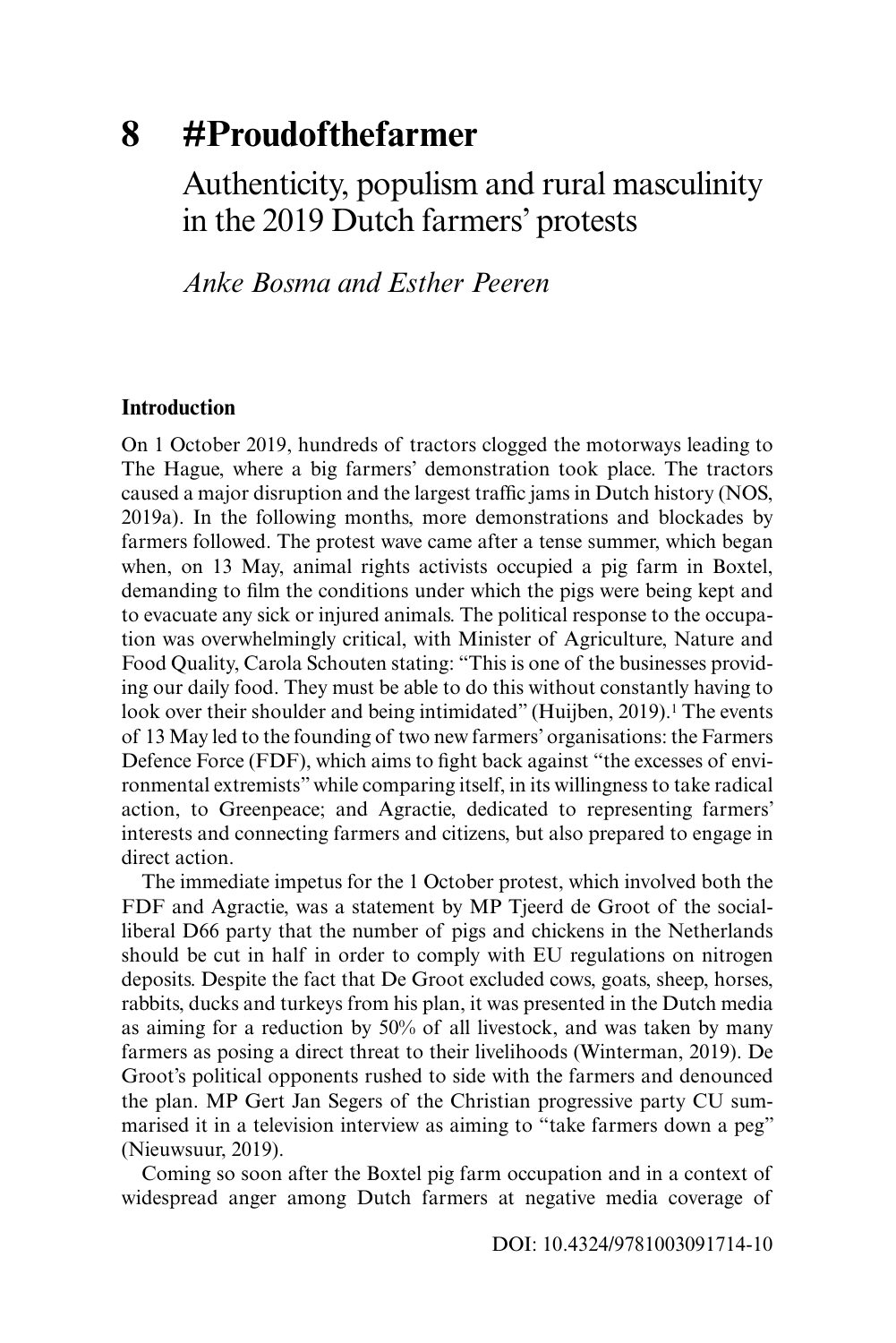agricultural issues and changing government regulations, De Groot's plan may have been the catalyst for the protest, but it was not its only or even most important motivator.2 Significantly, one of the organisers of the 1 October protest, sheep farmer Bart Kemp, stated in an interview with regional newspaper *De Gelderlander* that the main aim was to prompt a long overdue reappreciation of farmers (Van Essen, 2019a). To achieve this, the protesters sought to present themselves as hardworking guardians of the food supply (through the slogan "no farmers, no food"), unjustly beleaguered by politicians and misunderstood by a general public concentrated in urban areas.

In this chapter, we analyse the role played by a particular notion of authenticity in the discursive framing of the Dutch farmers' protests of late 2019 and early 2020 by the protesters and various politicians, as well as in the remarkably sympathetic initial public response.<sup>3</sup> It is our contention that the authenticity claimed by and ascribed to the protesting farmers drew legitimacy from the intimate association of authenticity with the rural identified and critiqued by the German philosopher Theodor Adorno in *The Jargon of Authenticity* (1973). The fact that the rural in general, and farmers in particular, have long been taken as exemplifying authenticity and thus as inherently authentic has made the "authentic farmer" a pleonasm. This ingrained idea, we will show, was not only what drove the early support for the farmers' protests by a large majority of the Dutch public, but what also facilitated an alignment between the protests and a populist-nationalist politics.

The idea that farmers are inherently authentic and thus people to be proud of (a sentiment expressed by the popular protest-related hashtag #proudofthefarmer, from which we take our title) relies, as we will make clear by way of Adorno, on an idyllic image of farming that has little to do with its realities and is therefore open to contention. At the beginning of the protests, the farmers successfully evoked this idyllic image by presenting themselves as running vulnerable family farms, intimately connected to their land and animals, and working 24/7 to feed the nation not for financial reward but out of pure dedication. However, public support declined when news reports began to appear that challenged this framing.<sup>4</sup> These reports eroded the "perceived authenticity" (Chhabra, Healy, & Sills, 2003) of the protests, revealing them to be "strategically staged" (MacCannell, 1973) by political actors making dubious statements.

First, it was reported that the number of Dutch farms had already declined from 410,000 in 1950 to 54,000 in 2018 because of the long-standing policy of scale enlargement and that, in the same period, livestock numbers had grown rapidly, with pigs increasing from 2,407,000 in 1956 to 48,971,000 in 2018, laying hens from 33,024,000 to 47,302,000 and, most staggeringly, broilers from 2,407,000 to 48,971,000 (CBS, 2019). This undermined the farmers' claims that there would be an unprecedented reduction in the number of farms if livestock numbers were halved and that Dutch farming was still characterised by small-scale family businesses. Second, the fact that 75% of Dutch agricultural produce is exported (Leijten, 2019) undercut the idea that all existing farms are needed to feed the nation. Third, the repeated claim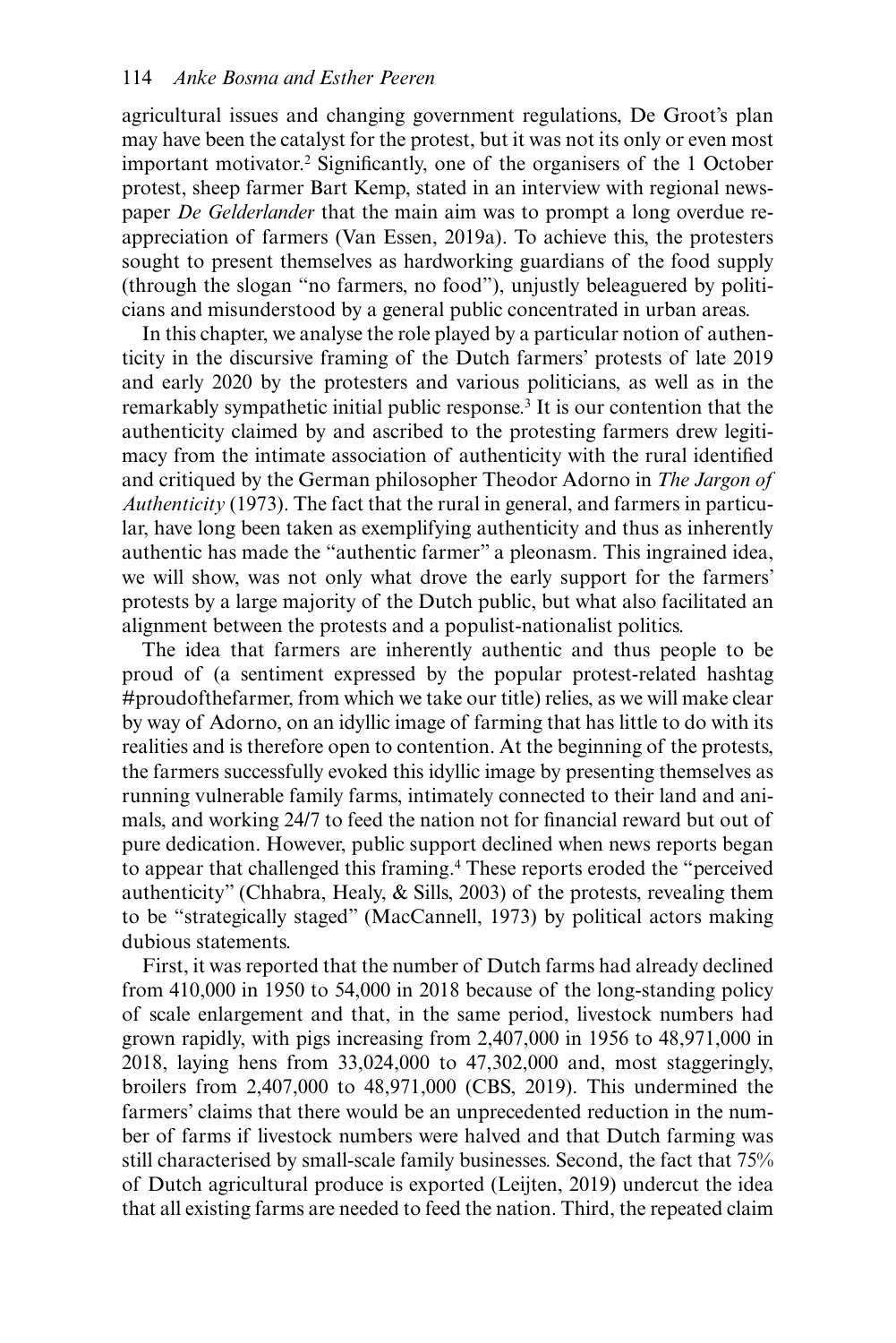that farmers work extremely hard for very little money was challenged by Statistics Netherlands (CBS) researcher Peter Hein van Mulligen, who tweeted that 18% of Dutch farmers are millionaires (Phvanmulligen, 2019). Since, according to Lionel Trilling, "money […] is the principle of the inauthentic in human existence" (Trilling, 2009, p. 124), pointing out that not all farmers are barely able to sustain themselves and their families made the protesters seem less authentic and consequently less deserving of sympathy. It also cast doubt on whether the protesters, who had stressed farmers' financial struggles, had "accurately represent[ed] th[eir] values and commitments" (Jones, 2016, p. 492), sowing the seeds for accusations of hypocrisy. Fourth, press coverage revealing that the farmers' protests had received substantial financial support from agricultural multinationals such as slaughterhouse company Vion and fodder companies De Heus and ForFarmers (Verhoeven, 2019) challenged the communicated image of the protests as a grassroots effort and of farmers as paragons of self-sufficiency.

Our main focus in this chapter is on how the farmers' protests were so successfully presented and eagerly accepted as authentic and therefore justified, especially at their start but also later on (almost half of the Dutch public continued to support the farmers). As noted, we argue that this was facilitated by the continuing traction of the idea of the inherently authentic farmer. Now that this idea is increasingly being used, in the Netherlands and in other countries, to buttress nationalist-populist politics, it is especially urgent to understand and connect its historical and current manifestations. Accordingly, we will first use Adorno's work to specify the long-standing link between farming, authenticity and nationalism, before showing how this link was revived, by certain Dutch politicians and some protesting farmers, to align the protests with a populist, anti-immigration politics. Subsequently, we draw on the work of Sara Ahmed and Michael Kimmel to explore how this alignment also involved the association of the protesting farmers with a particular form of rural masculinity that marked their anger and violence as innate and therefore authentic and justified. Finally, our conclusion details how, during the 2020 COVID-19 lockdown, a video made by Agractie once more appealed to the idea of the authentic farmer to rebuild public support for the farmers, suggesting that people's investment in this idea and its mobilising power persist.

#### **Farming, authenticity and nationalism**

One notion repeatedly evoked by the Dutch farmers to frame their protests was that farming is not something you do, but something you *are*. Thus, in an article on the website of the national television broadcaster NOS, 27-year-old dairy farmer Jelle Treurniet, who hopes to take over the farm started by his great-grandfather, was quoted as saying: "Being a farmer is part of you. If you disagree with farming policy, you cannot suddenly say that you do not want to do it anymore" (NOS, 2019b). Similar statements that "a farming business is not just a job, it's in your genes" and that "you either are a farmer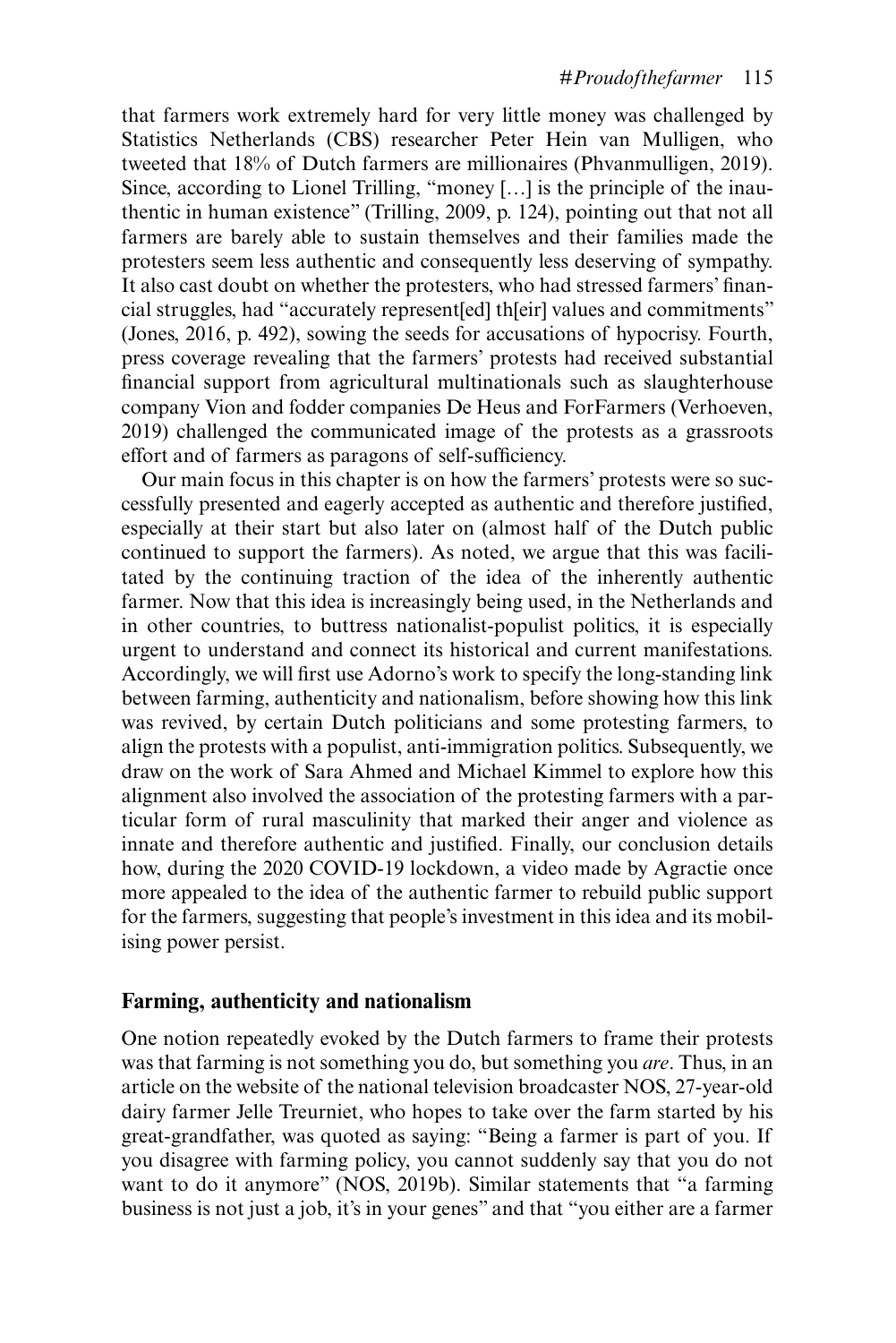or you are not one" were made by other farmers interviewed about the protests (Boerderij, 2019; Nieuwsuur, 2019), as well as by Wageningen University researcher Melle Nikkels in the national newspaper *Trouw*: "For agriculturists, 'being a farmer' is their whole identity. Their work is also their way of life" (Van Velzen, 2019b). The idea of farming as an essential, internal identity – and therefore not something that can easily be given up – evokes what philosopher Somogy Varga calls the "ideal of authenticity," defined as the sense that "one should lead a life that is expressive of what the person takes herself to be" (Varga, 2011, p. 1). If farmers take themselves to *be* farmers, this ideal prescribes that they should do everything possible to continue to live as they believe farmers should live.

In "The Paradox of Authenticity," Varga distinguishes three western models of authenticity that he argues followed each other historically: a quantitative, a qualitative and a performative one. The quantitative one, exemplified by the 19th-century works of Samuel Smiles and John Stuart Mill, relates the idea of self-realisation that is central to authenticity to the internalisation and "realization of something (at least thought to be) generally human" (Varga, 2011, p. 4). This model of authenticity is about being in tune with social norms regarding what it means to be what Smiles, in his 1859 *Self-Help*, calls "a man [*sic*] of character" (Varga, 2011, p. 3). Qualitative authenticity, in contrast, is about achieving harmony with "a unique, introspectively accessible core self" (Varga, 2011, p. 4). It is a 20th-century individualised model of authenticity that relies on the idea of a person realising herself as what she already *is* deep inside: an essential core that is considered invariable. Finally, Varga argues that the 1990s saw the emergence of a performative authenticity that conceives of authenticity as "developed in (strategic) interaction with others" and manifesting as "the *energy of difference*" (Varga, 2011, p. 6, emphasis in text). It "no longer refers to an inner teleology, but instead to a process of self-creation or difference-creation" that is without an identifiable origin and subject to change (Varga, 2011, p. 6). Its main aim is to differentiate the individual or collective self from others.

At first glance, the ideal of authenticity evoked by the farmers and identified by Nikkels seems to accord with the qualitative model of authenticity. However, we want to suggest that it also fits the quantitative model in referring to an essential inner core that is not individual but collective. Rather than being a unique identity, "being a farmer," as Nikkels emphasises, is a shared identity predicated on internalised social norms that equate being a farmer with being a "man of character". For Treurniet, moreover, being a farmer is an identity that is externally performed as different from and more authentic than other identities, as becomes clear when, in the same interview, he notes: "Those men with those ties in The Hague don't know anything about our business. They constantly tell us what to do, and it is always something different" (NOS, 2019b). This illustrates how his self-creation as an authentic farmer who could not be anything else is simultaneously an act of performative difference-creation through which he distinguishes himself from government politicians and bureaucrats. The latter are marked as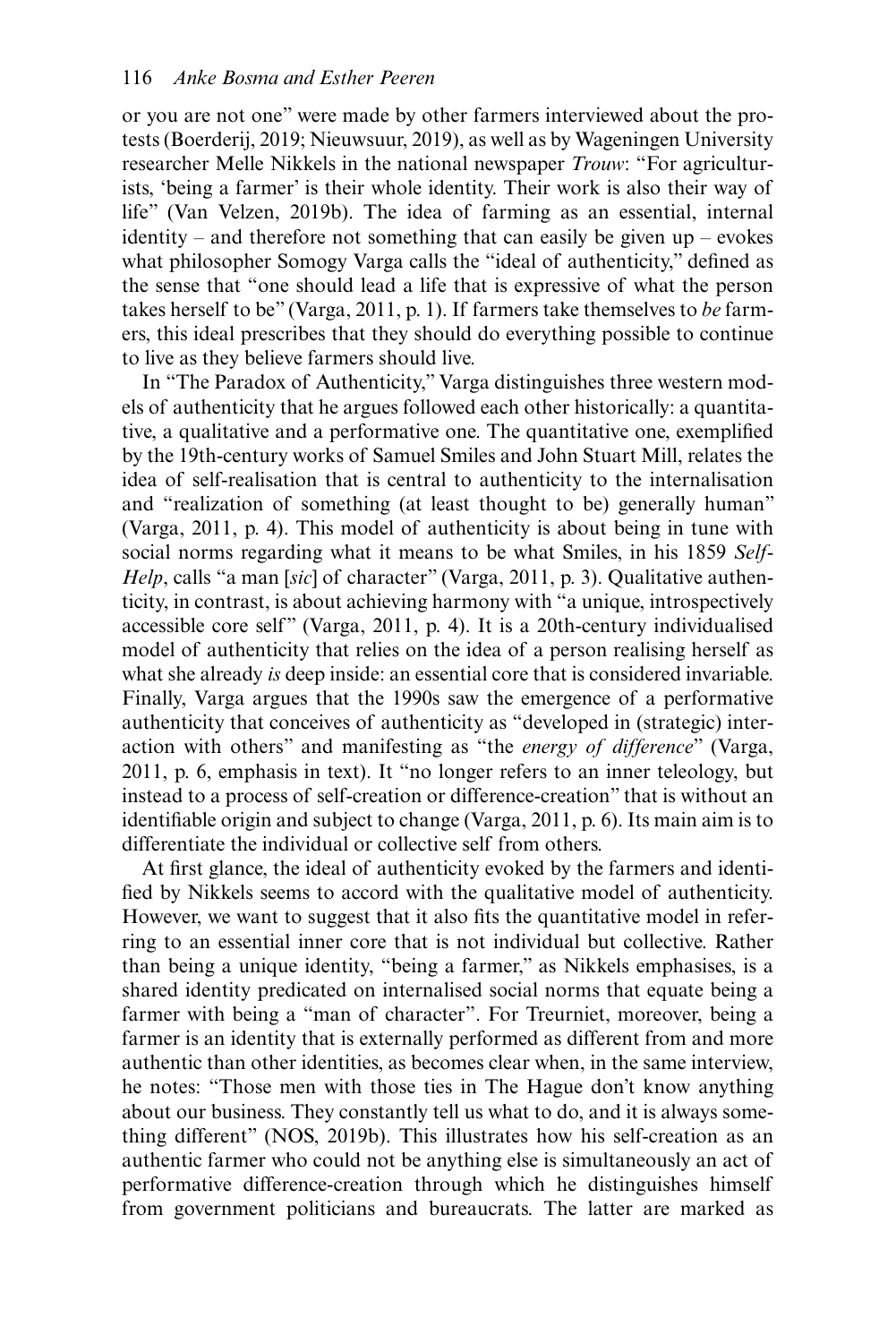inauthentic because instead of being what they do, like farmers, their jobs are considered external to their being, like the ties they wear. In addition, they are associated with a changeability ("it is always something different") that contrasts negatively with the fixed inner core of the authentic farmer.

Thus, the discourse of farming as an identity evoked in the framing of the protests combines elements of the quantitative, qualitative and performative models. This allows farmers in general to be presented as conforming to the ideal of authenticity, as living a life that expresses not just who they take themselves to be, but also who a large part of the Dutch general public, participating in upholding the social norm of the farmer as a hardworking "real" person, takes them to be. Because the notion of farming as in and of itself an authentic activity is widely shared in the Netherlands, the ideal of authenticity in this case implies that nothing should be done by anyone – including the government – to prevent farmers from living their farming lives.

The deep roots of the connection between farming and authenticity are revealed in Adorno's *The Jargon of Authenticity*. There, he argues that the German existentialist notion of authenticity, championed most prominently by Martin Heidegger in his 1927 *Being and Time*, relies on "the silent identification of the archaic with the genuine" (Adorno, 1973, p. 51). In taking farmers and shepherds as exemplifying the archaic and therefore the genuine, Heidegger is seen to ascribe a "false eternity" to "agrarian conditions" and to reify "transitory social forms which are incompatible with the contemporary state of the forces of production" (Adorno, 1973, pp. 56, 47). According to Adorno, the jargon or cult of authenticity that emerged from, among others, Heidegger's account shows an "ignorance of everything we have learned about rural people" in identifying rural dwellers as rooted and therefore authentic, and urbanites as dispersed and therefore inauthentic (Adorno, 1973, p. 55). This overlooks not only the hardship and exploitation that capitalism imposes on small farmers, putting their livelihoods in "perpetual crisis", but also how the lack of prospects drove the younger sons of German farmers to commit "the worst atrocities in the concentration camps" of World War II (Adorno, 1973, pp. 55, 27). In Adorno's view, the Heideggerian jargon of authenticity, in its emphasis on a rootedness that is identified as specifically "Germanic-Swabian" and associated with purity, endogamy, inwardness, self-sufficiency and a distaste for the unknown, underpinned the fascism of Nazi Germany (Adorno, 1973, p. 54).

Heidegger was able to invest farming with an inherent authenticity on the basis of an ahistorical, idealised perception of the rural that was not unique to him but can be traced back to the ancient genre of the rural idyll. As the Russian literary theorist Mikhail Bakhtin explains, the idyll, across its different historical forms, conjures a fantasy of a limited, autonomous space in which everything is familiar and nothing ever really changes as time moves in a cyclical pattern, with each generation engaging in the same activities and maintaining the same worldview (Bakhtin, 1983, pp. 224–225). This fantasy easily accommodates the type of nationalist space of rootedness, homogeneity and timelessness that Heidegger saw the rural as embodying.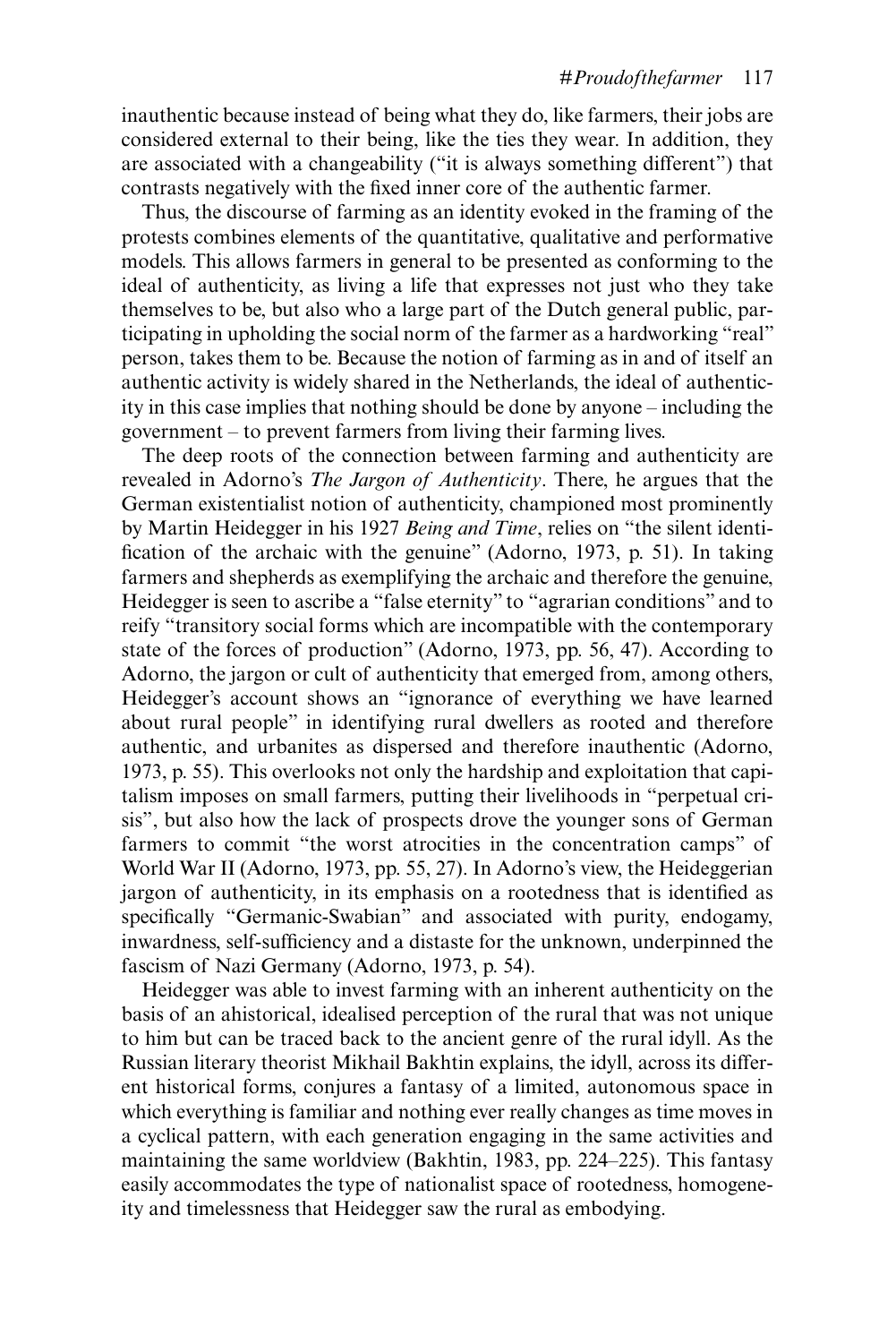#### 118 *Anke Bosma and Esther Peeren*

Fernando Molina and Antonio Miguez Macho supplement Adorno's and Bakhtin's work by highlighting the crucial role the rural idyll, as an "ethnoromanticist rural imaginary" that exceeded the literary realm, played in the emergence of nationalism across Europe in the 19th century (Molina & Macho, 2016, p. 688). They argue that the "rural archetype" forged by the nation-builders of this era (which included both politicians and artists) "transmitted the essential values of the nation: permanence, biological purity, common ancestry. These values fed into the most basic discursive structure of nationalism, turning the peasantry into a living icon of the nation as an ancestral community" (Molina & Macho, 2016, p. 688). In the contemporary context of the Dutch farmers' protests, we will show next, the long-standing, intimate link between an idyllic notion of farming, the idea of authenticity and an exclusive nationalism was reactivated both by populist, anti-immigrant politicians who aligned themselves with the protests and by the protesters themselves.

#### **Protesting farmers as populist heroes**

At the 1 October protest, Tjeerd de Groot's speech, in which he tried to justify his proposal to curtail livestock numbers, was drowned out by the protesters' jeers. The same happened when the leader of the progressive green party Groen Links spoke about the importance for the environment of limiting nitrogen emissions (NOS, 2019a). A much more positive reception, however, was given to the speeches made by two populist-nationalist MPs: Geert Wilders, leader of the PVV (Party for Freedom), and Theo Hiddema, MP for the FvD (Forum for Democracy), led by Thierry Baudet. Wilders climbed onto a tractor and framed the farmers as emblems of nationalism: "You are the heroes of the Netherlands. Where would the Netherlands be without our farmers? You provide our food … What you deserve is not hassle, but respect" (Geertwilderspvv, 2019). Hiddema, a lawyer who grew up on a farm, was interviewed on the main podium and professed that his "farmer's heart" was "warmed" by the protests (Forum voor Democratie, 2019a). His message that Dutch farmers had been fooled by mainstream political parties for too long and therefore should continue to protest was greeted with loud applause and cheers. At a follow-up protest in The Hague, on 16 October, Baudet joined Hiddema to reinforce the FvD's message of support. On this occasion, Hiddema explicitly invoked the idea of farmers as inherently authentic and thus superior to other groups by referring to them as "people with a real job and real worries" (Forum voor Democratie, 2019d). On 9 and 11 October, moreover, Baudet spoke in support of the protesting farmers in Parliament.

Tellingly, Baudet's 11 October speech is presented by the FvD on YouTube under the title "The City Versus the Country". The speech is grounded in the nationalist "dichotomous dynamic" that Molina and Macho summarise as "country/tradition/moral purity versus city/modernity/corruption" (Molina & Macho, 2016, p. 689). It takes as its starting point the conservative British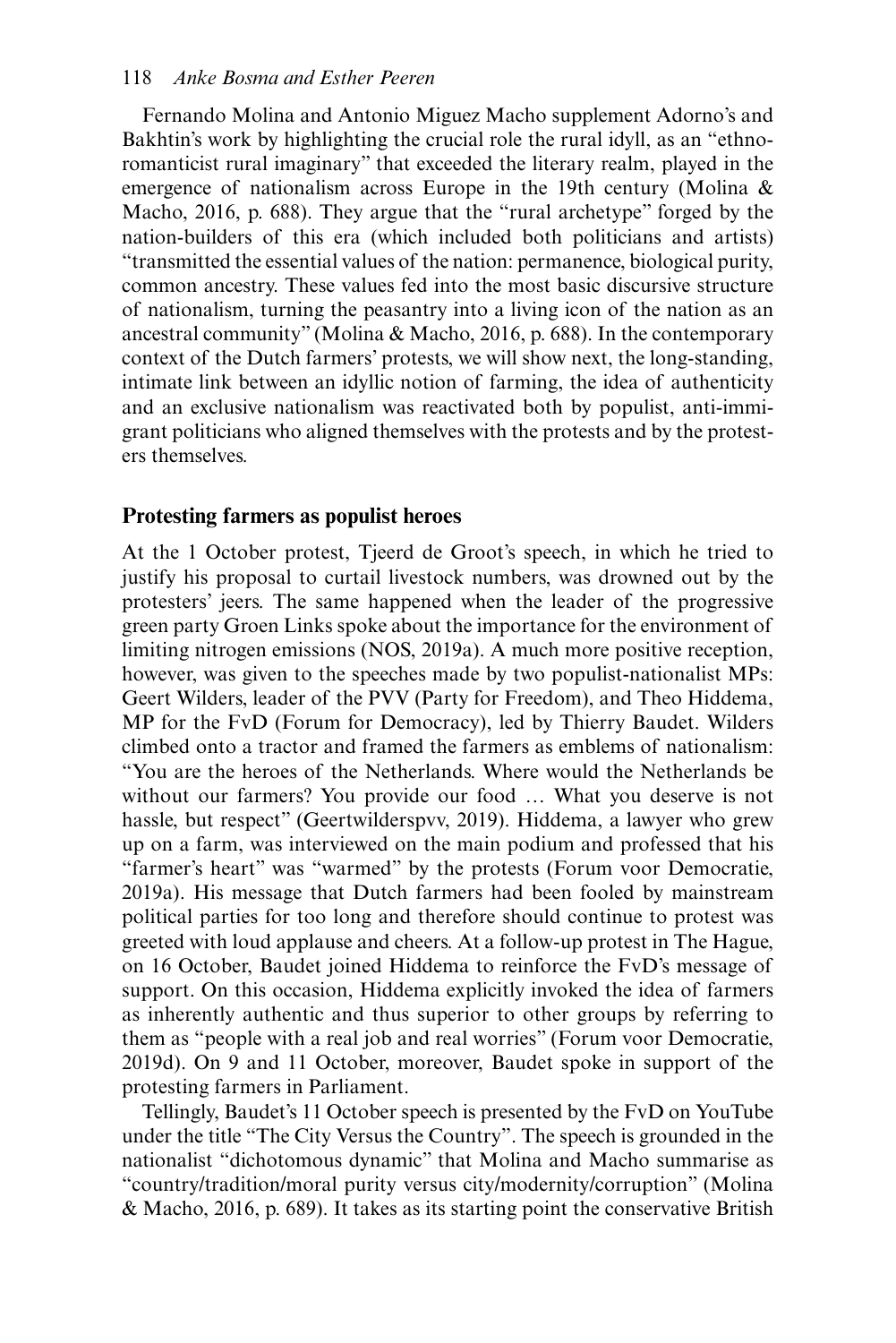philosopher Roger Scruton's argument that industrialisation has uprooted people from an organic engagement with the earth, the land and animals. Crucially, Baudet does not link this lost organic engagement to a nature untouched by human hands (which he considers a romanticised delusion on the part of animal rights and climate change activists), but to husbandry (Forum voor Democratie, 2019c). In the 9 October debate, Baudet heralds the *boerenstand* or peasantry as "constituting our connection with the earth, with the seasons and with the animals" and as shaping "the Netherlands that we know, the Netherlands that we associate with our youth and our history," which, for him, is the Netherlands as it was painted by Frans Hals and Vincent van Gogh (Forum voor Democratie, 2019b). Here, the dehistoricised "rural archetype" Molina and Macho describe is enlisted to invest presentday Dutch farmers, many of whom run large-scale, heavily automated and digitised businesses, with the supposed naturalness and authenticity of preindustrial, feudal peasants.

Moreover, Baudet's insistent use of "we" and "our" in the speeches is designed to exclude immigrants, who cannot claim roots in what he designates as "our splendid (at) home" (Forum voor Democratie, 2019b). That the FvD's glorification of farmers as upholders of the Dutch nation is designed to reinforce its demonisation of immigrants is made explicit in an interview, where Baudet calls the peasantry the "last bastion against state bureaucracy" and argues that the disempowerment of farmers is intrinsically linked to the pressure put on "the land" by "mass immigration" (Boerenbusiness, 2019).

It was not just that Baudet and Wilders strategically linked their populistnationalist anti-immigration politics to the protests; such a politics, based on the "ritualized demonization of an 'other' seen as unravelling the threads that weave together the idealized unified 'traditional' national culture and the core ethnic stock" (Berlet & Sunshine, 2019, pp. 480–481), was also mobilised by some of the protesters. Thus, FDF board member Sieta van Keimpema, instead of denying the nitrogen crisis, shifted the blame for it onto immigrants:

The nitrogen problem grew because of immigration. Every human breathes out nitrogen; if there are more humans, that will therefore cause an increase. Immigrants also bring with them their own consumption patterns. That [the foreign products immigrants want to consume] must come from somewhere. Population growth therefore also produces nitrogen.

(quoted in Goudsmit & Straver, 2020)

In addition, at a December 2019 protest in Hilversum, a Confederate flag – often presented as a general symbol of rebellion, but widely linked to white supremacy – was flown from a pick-up truck, while a homophobic text was painted on the back of a caravan implying that those on the left side of the political spectrum are "not real men" (Mascini, 2019). In the next section, we expand on the role the notion of the farmer as a "real (heterosexual) man" played in the framing of the protests.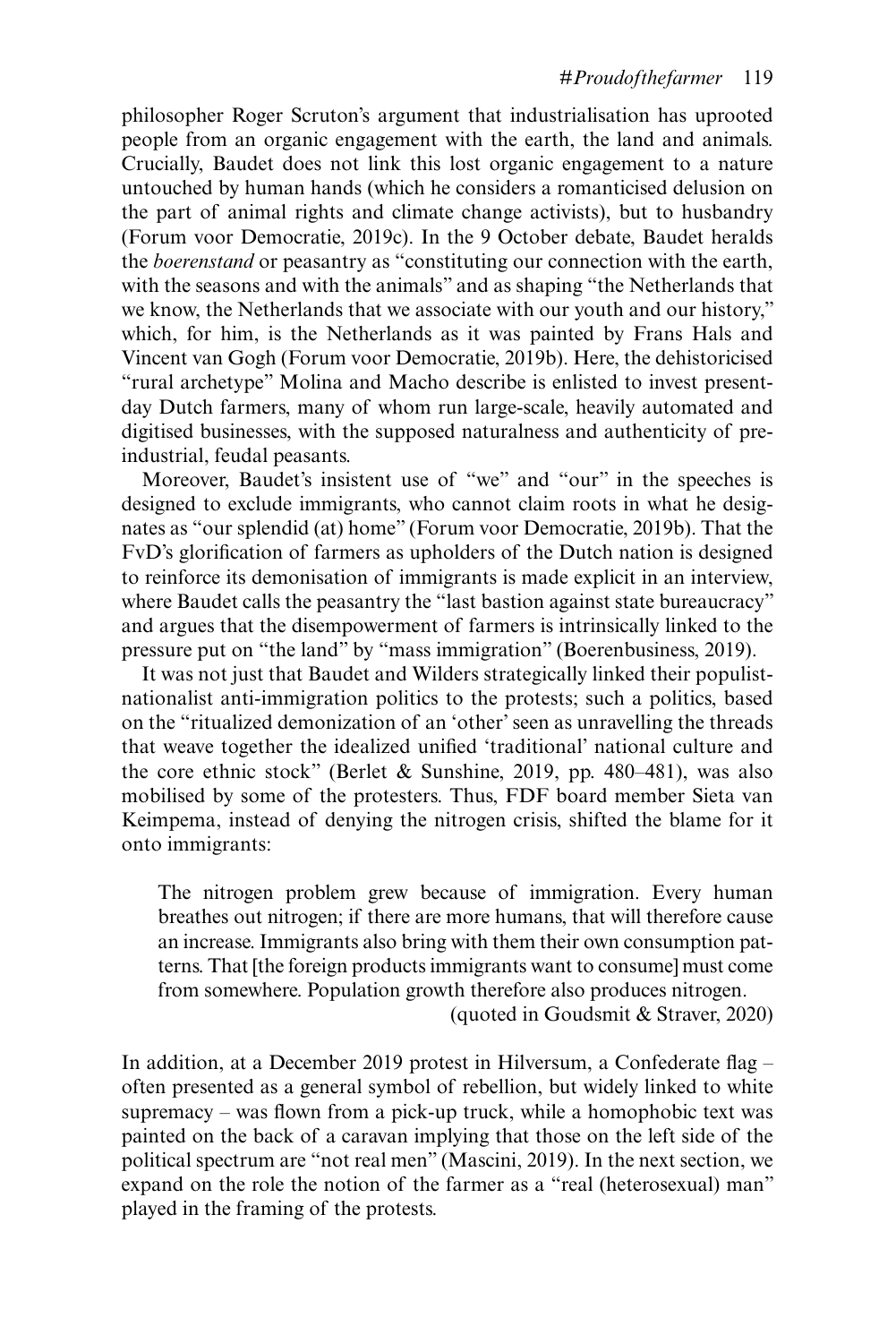#### **The righteous anger of the farmer as a "real" man**

The idea that "modern urban civilization had a feminizing effect", which has been prevalent in western thought since the late 19th century (Kimmel, 2017, p. 47), identifies the rural as a masculine realm. According to Jo Little, moreover, "physical aggression, and strength" are central to the type of masculinity associated with the rural, which is "performed through control of the landscape" (Little, 2002, pp. 480–481). Farming, as the major form such control has historically taken and as traditionally (but not necessarily presently) involving heavy and dirty physical labour, is considered the epitome of rural masculinity. The heavy machinery involved in modern farming further contributes to its masculine image.

The idea of farmers as "real men" was central to a protest-related campaign launched in November 2019 by farmers' organisation Team Agro NL. It sought to get the song *De boer dat is de keerl* [The farmer that is the man] by the Dutch band Normaal voted to a high spot in the Top2000, an annual list of 'best songs ever' broadcast on public radio (Aalbers, 2019). Normaal's songs are known for expressing rural pride, and the band has been on a "quest to redeem the farmer and the rural Netherlands" since 1975 (Zwiers, 2015, p. 86). *De boer dat is de keerl* ended up in the number 9 spot, underlining the sympathy many Dutch people felt for the protesting farmers (Aalbers, 2019). The song's title equates farmers with masculinity, suggesting that farmers, more authentically than any other group, embody manliness. Furthermore, this is a superior kind of manliness, as the farmer is not just *a* man, but *the* man, with *keerl* specifically indicating a manly man.

Tellingly disregarded by the song, and also partially in the protests, is the possibility that a woman could be a farmer. In Dutch, instead of both sexes being included in the word "farmer," a gendered derivation is used: the male farmer is a *boer* and the female farmer a *boerin*. The way in which all the main protest-related hashtags and slogans used *boer* consigned women farmers to invisibility. Moreover, even when they did become visible in the protests, they were presented as women with masculine traits or a "manly" devotion to fighting for the cause. An interview with the aforementioned Van Keimpema in the national newspaper *De Volkskrant*, for example, pictured her holding a rifle (Schoorl, 2019), while another newspaper published an article headlined "Sieta van Keimpema a Militant? That Depends on Who You Ask" (Ruitenbeek, 2019). It is no coincidence that Van Keimpema's militancy was questioned – not just in terms of whether she *was* militant, but also in the sense of whether, as a woman, she *should be* militant – while the combativeness of the male protesters was taken as part of their authentic farmer selves and therefore considered legitimate.

In *Angry White Men*, Michael Kimmel describes how emotional vulnerability in men – feelings of anxiety, sadness, grief and worry – can be transformed into political rage. He argues that this is most successfully done by populists, as "populism is more an emotion than it is an ideology. And that emotion is anger" (Kimmel, 2017, p. 8). Showing emotions may not conventionally be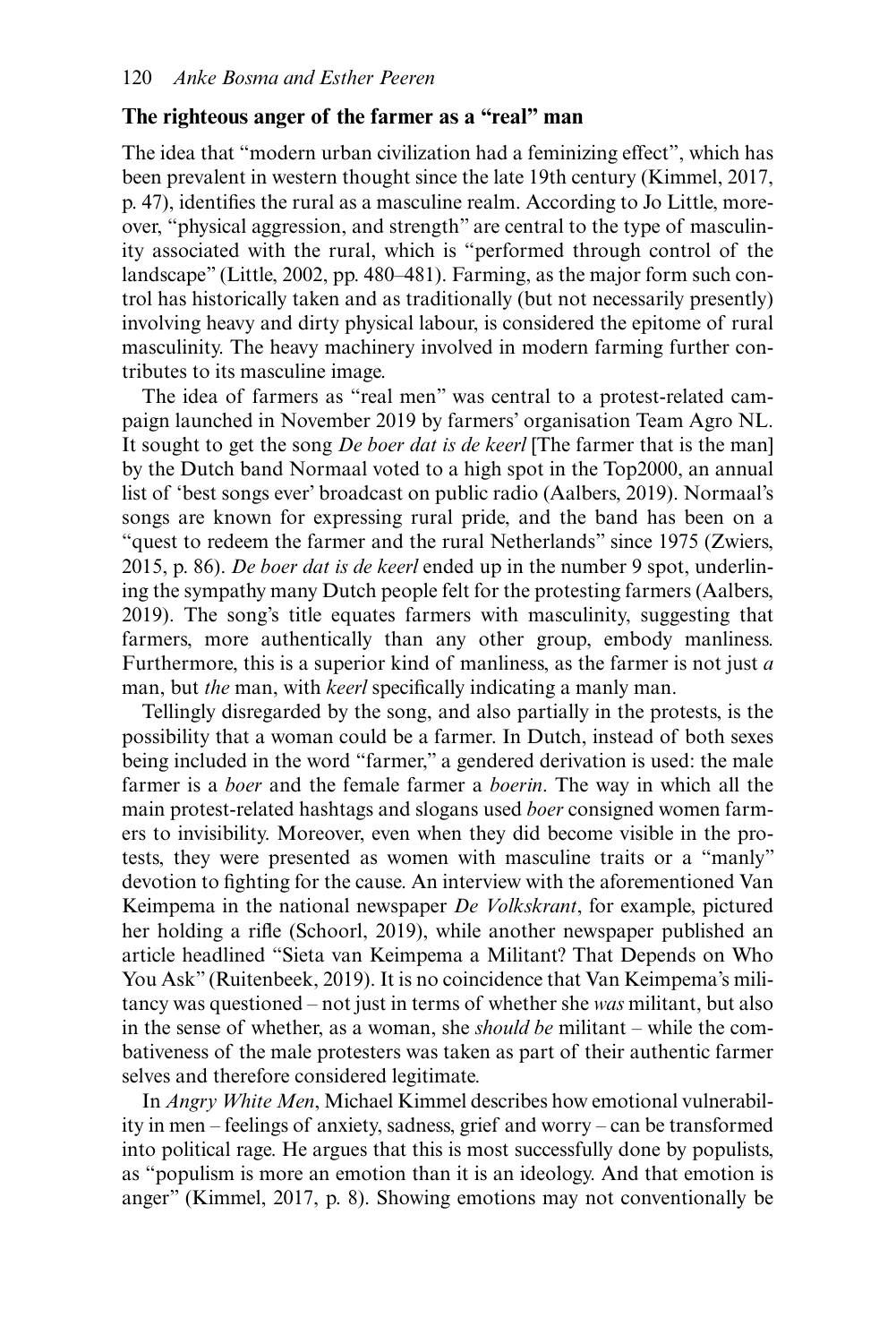what "real men" do, but this does not go for all emotions, with masculine anger in particular being considered "socially inherited and justified" and even "innate" (Helal, 2005, pp. 80, 88). In the terms of Varga's qualitative model of authenticity, male anger – and the violence flowing from  $it - can$ thus be taken as a sign of men being in harmony with their core self (Varga, 2011, p. 4).

The figure of the "angry white man" is common in present-day populist politics throughout the western world. Kimmel explains its emergence by referring to "aggrieved entitlement": a feeling of having lost or being on the verge of losing control and power in areas where white men expect to have – and feel entitled to – dominance. In the American context, on which Kimmel focuses, it indicates "the sense that 'we', the rightful heirs of America's bounty, have had what is 'rightfully ours' taken away from us by 'them,' faceless, feckless government bureaucrats, and given to 'them,' undeserving minorities, immigrants, women, gays and their ilk" (Kimmel, 2017, p. 32). As our discussion of the presence of anti-immigration rhetoric, racist symbols and homophobic slurs in and around the Dutch farmers' protests has shown, this way of thinking also played a role there. The protesting farmers framed themselves – and were framed by politicians such as Baudet – as the rightful heirs of the bounty of the Netherlands, threatened by environmental and animal rights activists and government bureaucrats – in the guise of "those men with those ties in The Hague" that farmer Treurniet complained about – and in danger of losing out to (non-white) immigrants. Aggrieved entitlement, Kimmel shows, allows angry white men to claim victimhood and dominance at the same time. This is also true of the protesting farmers, who framed themselves and were framed by populist politicians as beleaguered victims, but also as maintaining the capacity to dominate culturally, as the guardians of "the Netherlands that we know," and materially, by blocking highways with their imposing tractors and causing damage to protest sites and government buildings (Winterman, 2019).

That this framing was not recognised as strategic, but taken as expressing who the Dutch farmers really, authentically *are* is clear from the initial acceptance of the anger of the protesters by a large proportion of the Dutch public as legitimate. Even when the protests turned violent, there was relatively little condemnation from the public or politicians (Gargard, 2019). It seems that, because the farmers were perceived as "real" Dutchmen, they were seen to have the right to express their anger in materially destructive ways and to claim dominance.

In "The politics of good feeling," Sara Ahmed argues that "good things" are considered sources of happiness both because "happy" emotions get stuck to them and because there is a shared orientation towards these things as being good or as bringing happiness. She presents the white, heterosexual, patriarchal nuclear family as an example of a "good thing". We contend that the initial public reaction to the farmers' protests illustrates how, in the Netherlands, farmers have also been constructed as "good things" or "good people", enabling them to get away with violent acts of protest and expressions of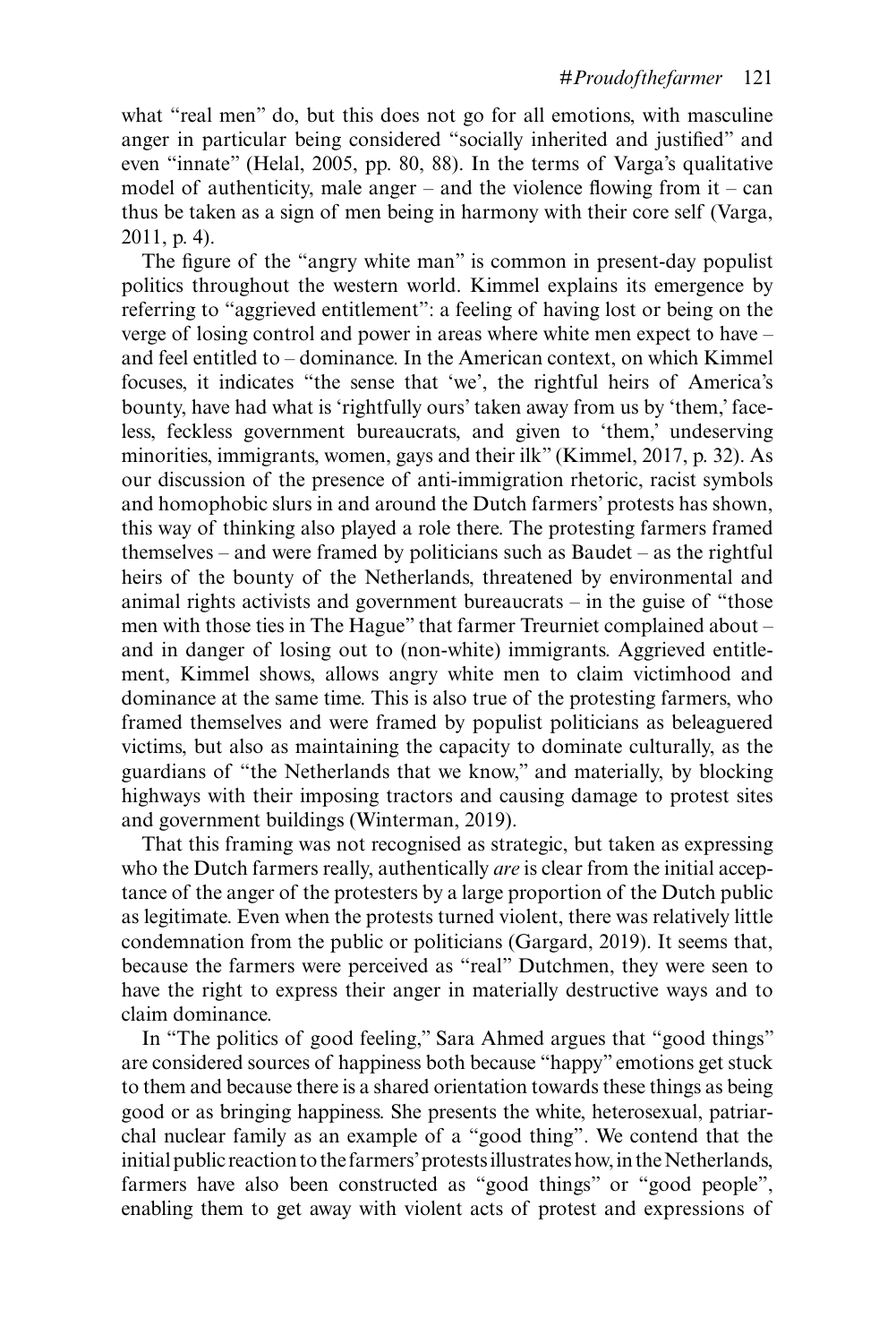anger that would not be tolerated from other groups. As Ahmed emphasises, the expression of anger does not necessarily inspire a negative response, but will do so when anger is expressed in a certain way by people regarded as not participating in a society's shared orientation towards things generally considered as being good. Thus, feminists who do not see the patriarchal nuclear family as bringing happiness are not seen as legitimately angry about women's oppression but as "kill joys" (Ahmed, 2008, p. 5). Furthermore, by expressing anger that is not considered legitimate, such feminists can become the point of tension in a room so that "the exposure of violence becomes [perceived as] the origin of violence" (Ahmed, 2008, p. 6).

This mechanism was arguably activated in the response to actions by Extinction Rebellion in late 2019, which included a traffic blockade in Amsterdam by protesters lying down in the street. Not only did the blockade lead to 90 protesters being put in jail for several hours (Verbeek, 2019), but the public and political response was a lot more negative than that to the farmers' protests. Politicians from centre-right parties and from the FvD and PVV denounced Extinction Rebellion in particularly strong terms. By calling out the violence being done to the planet, livestock and plant life, the environmental activists, much like the occupiers of the Boxtel pig farm discussed at the beginning of this chapter, became points of "bad feeling" conceived as "disturb[ing] the promise of happiness" (Ahmed, 2008, p. 6). Indeed, one seasoned Extinction Rebellion protester explained that when people criticise her, she is often told to "take into account other people's feelings" (De Ruiter, 2019). In contrast, the protesting bodies of (white) male farmers on tractors, which also caused disruptions and broke laws, were not (or not as widely) seen as generating "bad feeling." Notably, at the 1 October protest, only seven farmers were arrested (NU.nl, 2019).

A link can be made to authenticity here in the sense that the altruism represented by animal rights and environmental activists – who protest primarily on behalf of others (animals, the planet, future generations) – may be less readily perceived as authentic than self-interest, given that "authenticity's focus on being true to oneself seems to privilege one's desires over others" (Jones, 2016, p. 491). In addition, unlike the protesting farmers, who benefit from a social context in which "being a farmer" is equated to being an authentic "man of character", these activists are not perceived as authentic merely by virtue of their activism. In fact, environmental activists are often represented as hypocrites – and thus as inauthentic – in news reports and blogs that point out how they use products that are bad for the environment (Piotrowski, 2017, p. 845). This was precisely what CDA politician Diederik Boomsma did when he noted that because police helicopters had to be deployed, the Extinction Rebellion protest had caused extra CO<sub>2</sub> emissions (Verbeek, 2019). In addition, whereas the protesting farmers were constantly characterised as "hard workers" or, in Hiddema's words, "people with a real job", the Extinction Rebellion activists were, according to a tweet by Wilders, "leftist professional deadbeats, jobless climate hippies and ecological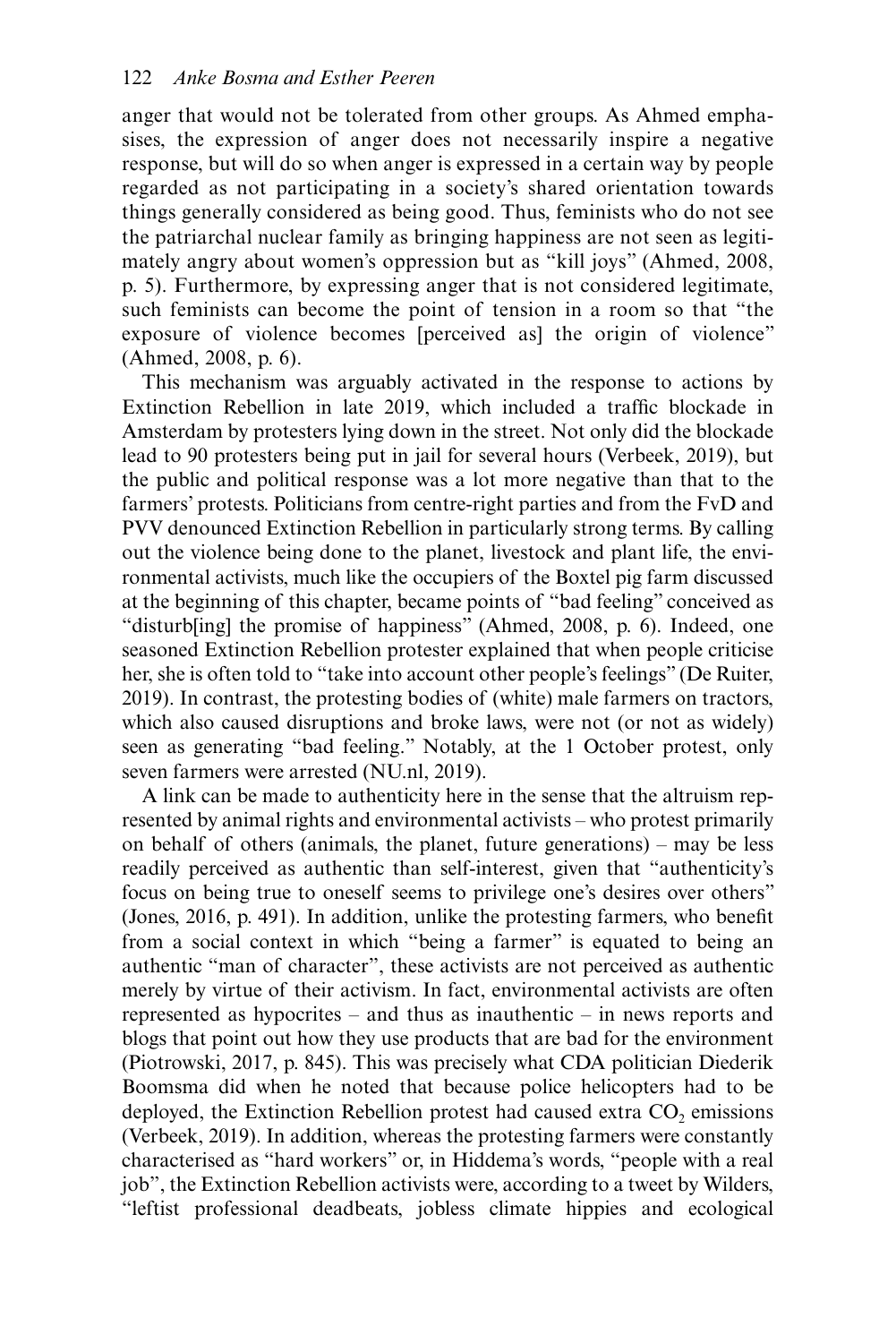layabouts" and thus inauthentic protesters (Verbeek, 2019). By adding that such inauthentic protesters "naturally feel at home in Amsterdam", Wilders replicated Heidegger's mapping of the authentic/inauthentic divide onto the rural/urban. In the end, it was the Dutch public's shared perception of farmers as inherently authentic "men of character" or righteously angry "real (heterosexual) men" which ensured that, for a while, their protests received broad support.

### **Conclusion**

After the initial wave of protests in late 2019, the farmers' organisations were invited to discuss the nitrogen emissions plans with the government, but when talks stalled, another protest followed on 19 February 2020. The police made clear that, this time, they would not tolerate tractors on the highways, but some farmers disobeyed, leading to a number of arrests (RTL Nieuws, 2020). By mid-March, the Netherlands had gone into lockdown to stop the spread of COVID-19. During the lockdown, Agractie released a video message addressed to the Dutch public (Agractie, 2020). It starts with the sound of claxons and an image of a long procession of tractors on a road over which the hashtag #OurFarmersOurFuture appears. A voice-over states: "You know us from the farmers' protests of the past months…" Then, the screen goes black and the klaxons stop. The voice-over continues, over images of food being harvested and a few cows eating, while sentimental piano music plays:5 "But not now. Now our farmers are working hard to provide honest and safe Dutch food for everyone and to keep our businesses alive in this crisis. For the future of our Netherlands." The video ends by superimposing the Agractie logo on a soft-focus image of a boy feeding some cows. On the logo, it says "Our sector is at stake".

The video's narrative, and especially the stark transition from the klaxons and the imposing tractors to the piano music and reassuring images of harvesting and feeding cows, suggests a certain atonement for the disruption caused by the farmers' protests. To an extent, the video also breaks with the idyllic image of farming as small-scale and relying on the human labour of the farmer, as it portrays large harvesting and sorting machines, farm workers and an immense field being ploughed. However, the video does not show any intensive animal farming, the type of farming considered to require most scrutiny from animal rights and environmental perspectives; nor does it show any chicken or pigs, the proposed reduction of whose numbers was the main catalyst for the protests. In addition, the video reaffirms the framing of the protests through the link between authenticity, farming and nationalism. Its emphasis on the farmers' hard work and on the honesty and healthiness of the food they produce to sustain the Dutch people re-associates the farmers with an idyllic imagination of the rural as a realm of authenticity central to preserving the nation – a realm of authenticity that is implicitly contrasted with the inauthenticity of COVID-19 as a threat from abroad. Within this renewed frame of authenticity, the video reinforces the farmers' claim that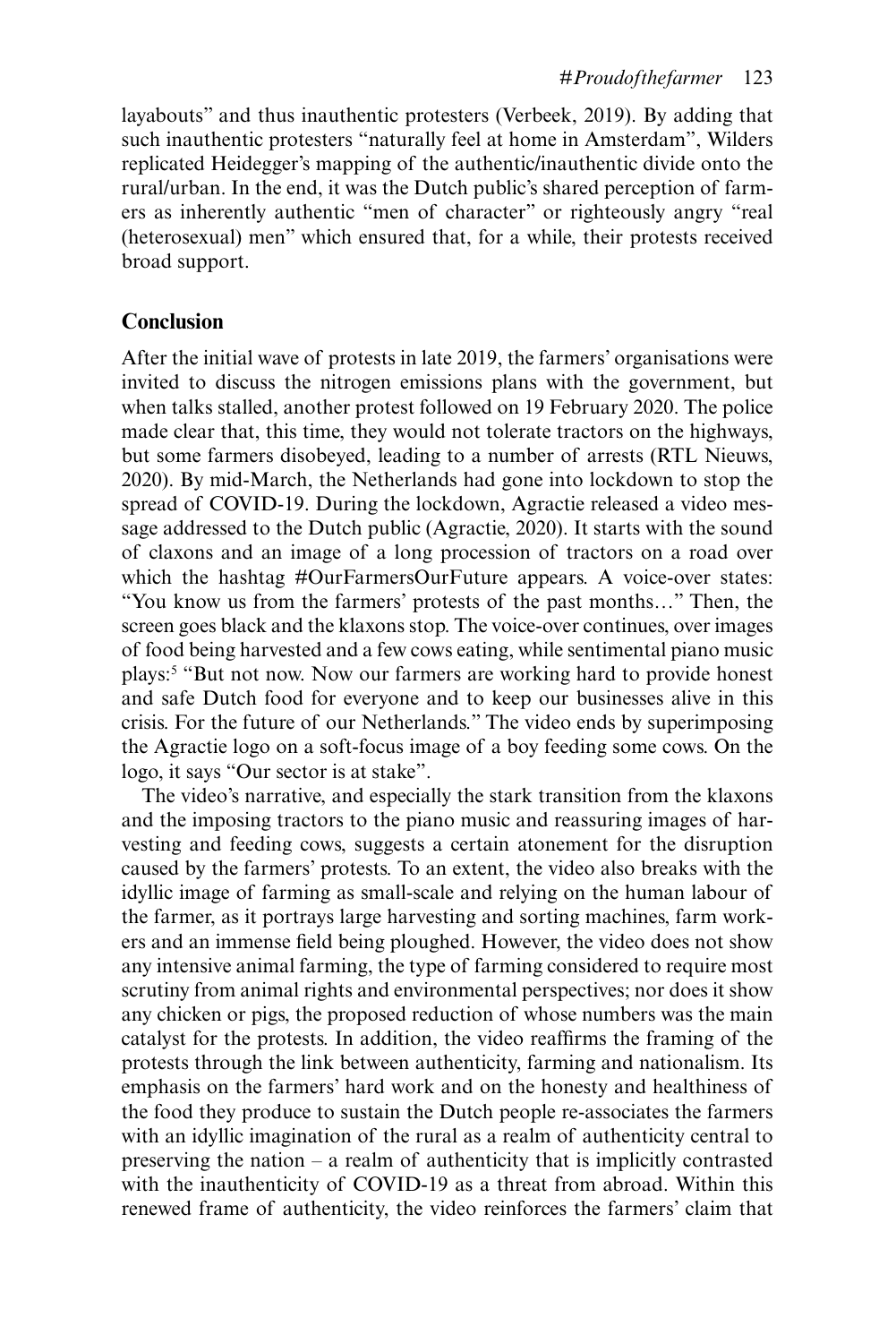# 124 *Anke Bosma and Esther Peeren*

everyone in the agricultural sector is having trouble keeping their head above water in "this crisis", which may be read as encompassing both COVID-19 and the proposed livestock reduction that precipitated the farmers' protests. While it is not yet clear whether the video succeeded in reinvigorating public support for the protests, which gained new momentum in June 2020, its message suggests a continuing confidence in people's susceptibility to a discursive framework that ties farming to authenticity and nationalism.

It was this susceptibility, evinced in the initially overwhelmingly positive public response to the protests, that sparked our investigation and led us to identify a particular notion of authenticity with long-standing links to the rural and nationalism as underpinning both the almost reflexive public support for the protests and their rapid embedding in a nationalist-populist "politics of the rural" (Woods, 2006) grounded in the reinvention of the rural–urban divide as one between "the people" and "the elite" (Mamonova & Franquesa, 2019). What our examination of the case study of the Dutch farmers' protests has highlighted is that fantasies like those of the inherently authentic farmer and the rural idyll, because of their long-standing affective overdetermination, which causes people to remain attached to them despite their lack of grounding in actuality (Peeren, 2018), remain highly effective political mobilisers. As long as the engrained idealised perception of farming and the rural that underlies these fantasies is not definitively dispelled, important rural policy discussions are easily derailed and populist narratives will continue to seem commonsensical to many.

# **Acknowledgement**

This publication emerged from the project "Imagining the Rural in a Globalizing World" (RURALIMAGINATIONS, 2018–2023), which received funding from the European Research Council (ERC) under the European Union's Horizon 2020 research and innovation programme (grant agreement No 772436).

# **Notes**

- 1 All translations from Dutch are the authors'.
- 2 In 2018, the national newspaper *Trouw*, in collaboration with Wageningen University, conducted the largest ever opinion poll of Dutch farmers. The 2018 results showed more than 80% of respondents agreeing that "farmers work hard, but barely receive any recognition" and that "in the media farmers are always blamed" (Trouw, 2019).
- 3 A poll presented on the RTL talk show *Jinek* put public support for the protests on 1 October at 89% (Jinek, 2020).
- 4 The poll presented on *Jinek* showed support for the protests falling to 60% on 16 October and 49% on 19 February (Jinek, 2020). Another RTL poll showed support dwindling from 70% in October to 55% in December, with 54% considering the disruptions caused by the protests unjustified in December, compared to only 34% in October (RTL Nieuws, 2019).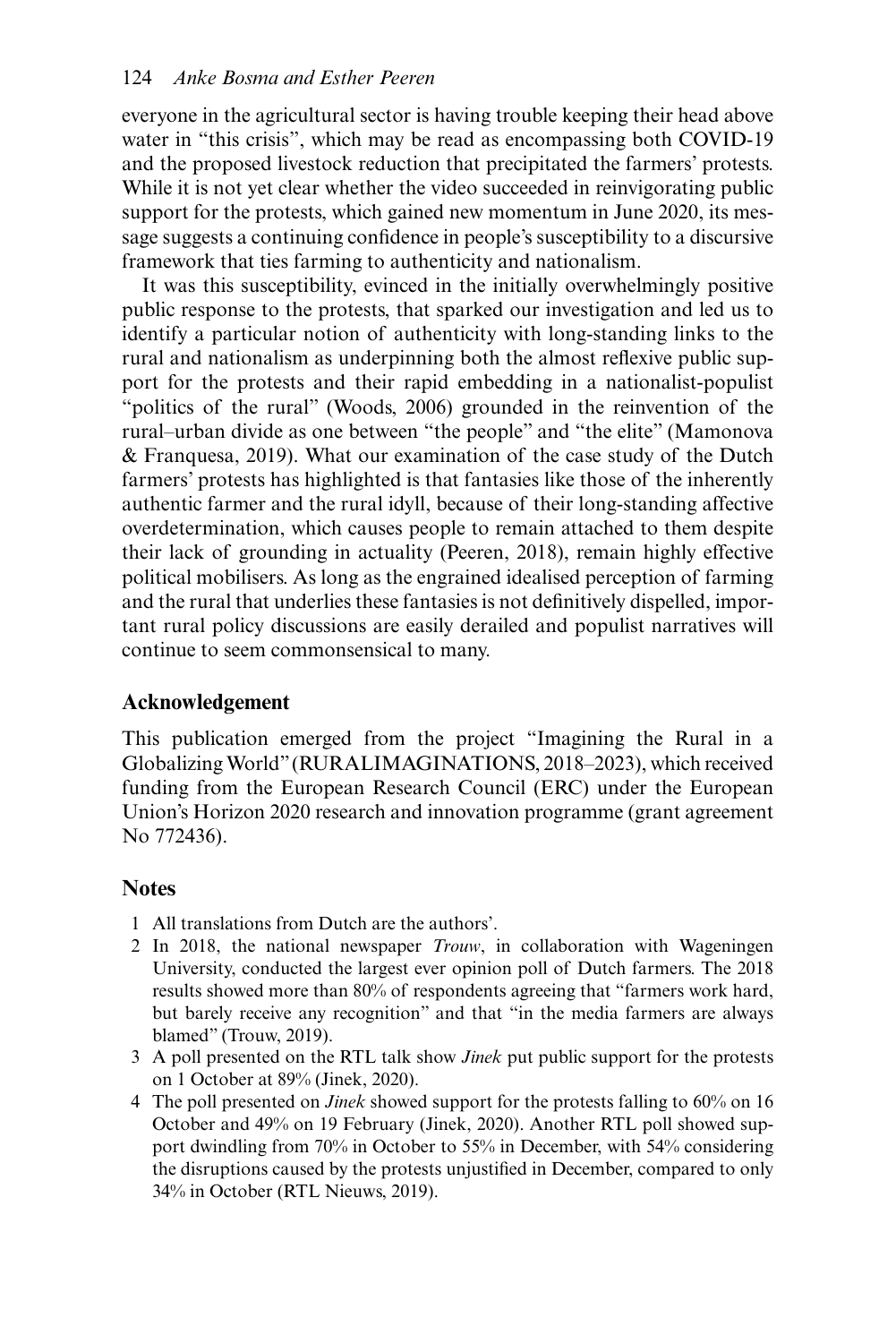5 The piano plays a slow, conventional harmony in which any tension caused by dissonant chords is immediately resolved to create a reassuring and comforting listening experience. Research has shown that this type of music, when used in commercials, results in consumers perceiving a brand as "softer, more reserved, devoted and gentle" (Zander, 2006, p. 474).

# **References**

- Aalbers, R., 2019. Achterhoek zet Normaal unaniem op 1 in Top 2000. *De Gelderlander*, 25 December [online]. Available at: [www.gelderlander.nl/bronck](http://www.gelderlander.nl)[horst/achterhoek-zet-normaal-unaniem-op-1-in-top-2000~a8448d29f/](http://www.gelderlander.nl) (Accessed: 18 August 2020).
- Adorno, T. W., 1973. *The jargon of authenticity*. Evanston: Northwestern University Press.
- Agractie, 2020 [online video]. Available at: [https://agractie.nl/](https://agractie.nl) (Accessed: 14 July 2020).
- Ahmed, S., 2008. The politics of good feeling. *ACRAWSA e-journal*, 4(1), pp. 1–18.
- Bakhtin, M., 1983. Forms of time and of the chronotope in the novel. In Bakhtin, M., *The dialogic imagination: Four essays*. Austin: University of Texas Press, pp. 84–258.
- Berlet, C. and Sunshine, S., 2019. Rural rage: The roots of right-wing populism in the United States. *The Journal of Peasant Studies*, 46(3), pp. 480–513.
- Boerderij, 2019. "Boer zijn is iets heel groots, het is mijn plicht daarvoor op te komen". *Boerderij*, 11 November [online]. Available at: [www.boerderij.nl/Boerenleven/](http://www.boerderij.nl) [Artikelen/2019/11/Boer-zijn-is-iets-heel-groots-het-is-mijn-plicht-daarvoor-op-te](http://www.boerderij.nl)[komen-495392E](http://www.boerderij.nl) (Accessed: 14 July 2020).
- Boerenbusiness, 2019. Baudet: "Boeren moeten hun gang kunnen gaan". *Boerenbusiness*, 14 October [online]. Available at: [www.boerenbusiness.nl/video/10884335/baudet](http://www.boerenbusiness.nl)[boeren-moeten-hun-gang-kunnen-gaan](http://www.boerenbusiness.nl) (Accessed: 14 July 2020).
- CBS, 2019. Landbouw; vanaf 1851. *Statline*, 19 November [online]. Available at: [https://](https://opendata.cbs.nl) [opendata.cbs.nl/statline/#/CBS/nl/dataset/71904ned/table?ts=1571744094220](https://opendata.cbs.nl) (Accessed: 14 July 2020).
- Chhabra, D., Healy, R. and Sills, E., 2003. Staged authenticity and heritage tourism. *Annals of Tourism Research*, 30(3), pp. 702–719.
- De Ruiter, M., 2019. Deze actiegroep pakt het klimaatprotest radicaler aan. *De Volkskrant*, 4 October [online]. Available at: [www.volkskrant.nl/nieuws-achter](http://www.volkskrant.nl)[grond/deze-actiegroep-pakt-het-klimaatprotest-radicaler-aan-iedereen-zal-ons](http://www.volkskrant.nl)[haten-maar-horen-zullen-ze-ons~beaa3d79/](http://www.volkskrant.nl) (Accessed: 14 July 2020).
- Forum voor Democratie, 2019a. Hiddema: laat je niet langer bij de neus nemen! [online video]. 1 October. Available at: [www.youtube.com/watch?v=q7M5b8UTmHs](http://www.youtube.com) (Accessed: 14 July 2020).
- Forum voor Democratie, 2019b. Baudet vs de Tjeerd de Groot (D66) [online video]. 9 October. Available at: [www.youtube.com/watch?v=Wy4ClAeCyS0](http://www.youtube.com) (Accessed: 14 July 2020).
- Forum voor Democratie, 2019c. *De stad versus het land* [online video]. 11 October. Available at: [www.youtube.com/watch?v=\\_kFzpwf1Zb4](http://www.youtube.com) (Accessed: 14 July 2020).
- Forum voor Democratie, 2019d. *Niet te geloven! Baudet en Hiddema bij het boerenprotest!* [online video]. 16 October. Available at: [www.youtube.com/watch?v=](http://www.youtube.com) [vlI3rLco4Gw](http://www.youtube.com) (Accessed: 14 July 2020).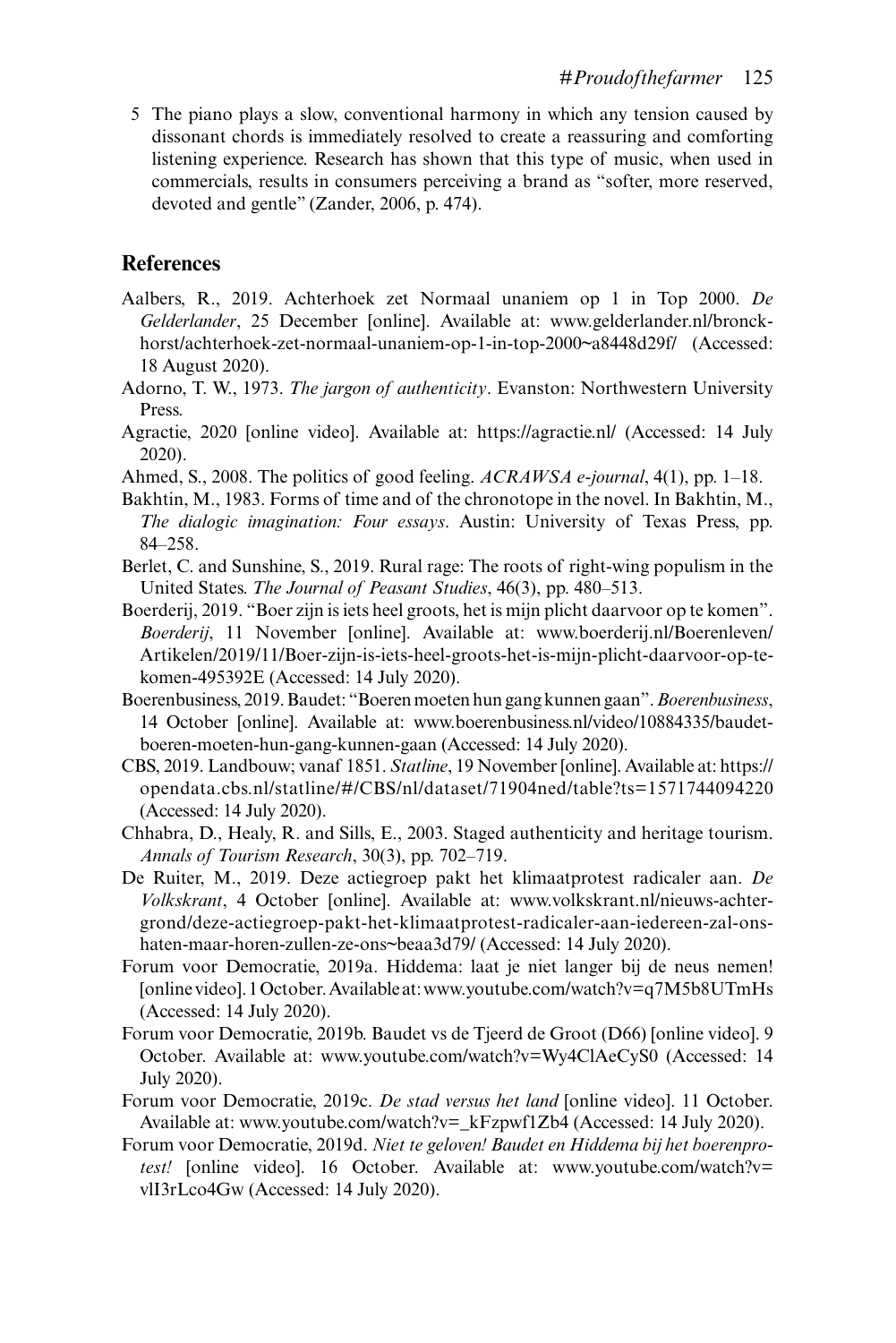- Gargard, C., 2019. Wat de boze boer en de klimaatactivist met elkaar gemeen hebben. *De Correspondent*, December. Available at: [https://decorrespondent.nl/10802/wat](https://decorrespondent.nl)[de-boze-boer-en-de-klimaatactivist-met-elkaar-gemeen-hebben/3042583936348-](https://decorrespondent.nl) [16cf627c](https://decorrespondent.nl) (Accessed: 14 July 2020).
- Geertwilderspvv, 2019. *PVV STEUNT ONZE BOEREN! #boerenprotest #boerenprotest #boeren* [Twitter]. 1 October. Available at: [https://twitter.com/geertwilder](https://twitter.com)[spvv/status/1178960515957219328](https://twitter.com) (Accessed: 14 July 2020).
- Goudsmit, R. and Straver, F., 2020. Hoe Farmers Defence Force zijn "strijders" mobiliseert. *Trouw*, 19 February [online]. Available at: [www.trouw.nl/duurzaam](http://www.trouw.nl)[heid-natuur/hoe-farmers-defence-force-zijn-strijders-mobiliseert~bbc4182b/](http://www.trouw.nl) (Accessed: 14 July 2020).
- Helal, K. M., 2005. Anger, anxiety, abstraction: Virginia Woolf's "Submerged Truth". *South Central Review*, 22(2), pp. 78–94.
- Huijben, M., 2019. Einde aan urenlange bezetting boerderij in Boxtel. *Brabants Dagblad*, 13 May [online]. Available at: [www.bd.nl/meierij/einde-aan-urenlange](http://www.bd.nl)[bezetting-boerderij-in-boxtel-tientallen-demonstranten-opgepakt~a945b4a8/](http://www.bd.nl) (Accessed: 14 July 2020).
- Jinek, 2020. Steun voor boerenprotesten drastisch afgenomen, hoe kan dat? [online video] 19 February. Available at: [www.rtl.nl/video/d0067dec-76a6-47c7-9c4c-](http://www.rtl.nl)[042778be8ac6](http://www.rtl.nl) (Accessed: 14 July 2020).
- Jones, B., 2016. Authenticity in political discourse. *Ethical Theory and Moral Practice*, 19(2), pp. 489–504.
- Kimmel, M., 2017. *Angry white men: American masculinity at the end of an era*. London: Hachette.
- Leijten, J., 2019. Nederlandse boeren produceren grotendeels voor het buitenland. *NRC*, 5 October [online]. Available at: [www.nrc.nl/nieuws/2019/10/05/nederlandse](http://www.nrc.nl)[boeren-produceren-grotendeels-voor-het-buitenland-a3975757](http://www.nrc.nl) (Accessed: 14 July 2020).
- Little, J., 2002. Rural geography: Rural gender identity and the performance of masculinity and femininity in the countryside. *Progress in Human Geography*, 26(5), pp. 665–670.
- MacCannell, D., 1973. Staged authenticity: Arrangements of social space in tourist settings. *American Journal of Sociology*, 79(3), pp. 589–603.
- Mamonova, N. and Franquesa, J., 2019. Populism, neoliberalism and agrarian movements in Europe: Understanding rural support for right-wing politics and looking for progressive solutions. *Sociologia Ruralis*, pp. 1–22.
- Mascini, L., 2019. Aangifte tegen protesterende boeren op Mediapark. *De Gooi- en Eemlander*, 20 December [online]. Available at: [www.gooieneemlander.nl/cnt/](http://www.gooieneemlander.nl) [dmf20191220\\_96462412/aangifte-tegen-protesterende-boeren-op-mediapark](http://www.gooieneemlander.nl)[homofobie-en-racisme-horen-niet-thuis-bij-een-betoging?utm\\_](http://www.gooieneemlander.nl) [source=google&utm\\_medium=organic](http://www.gooieneemlander.nl) (Accessed: 14 July 2020).
- Molina, F. and Macho, A. M., 2016. The persistence of the rural idyll: Peasant imagery, social change and nationalism in Spain 1939–1978. *European Review of History: Revue Européenne D'histoire*, 23(4), pp. 686–706.
- Nieuwsuur, 2019. Episode 256. 1 October [online]. Available at: [www.npostart.nl/](http://www.npostart.nl) [nieuwsuur/01-10-2019/VPWON\\_1303269](http://www.npostart.nl) (Accessed: 14 July 2020).
- NOS, 2019a. Boerenprotest Den Haag voorbij, 2200 trekkers terug naar huis. *NOS*, 1 October [online]. Available at: [https://nos.nl/liveblog/2304125-boerenprotest-den](https://nos.nl)[haag-voorbij-2200-trekkers-terug-naar-huis.html](https://nos.nl) (Accessed: 14 July 2020).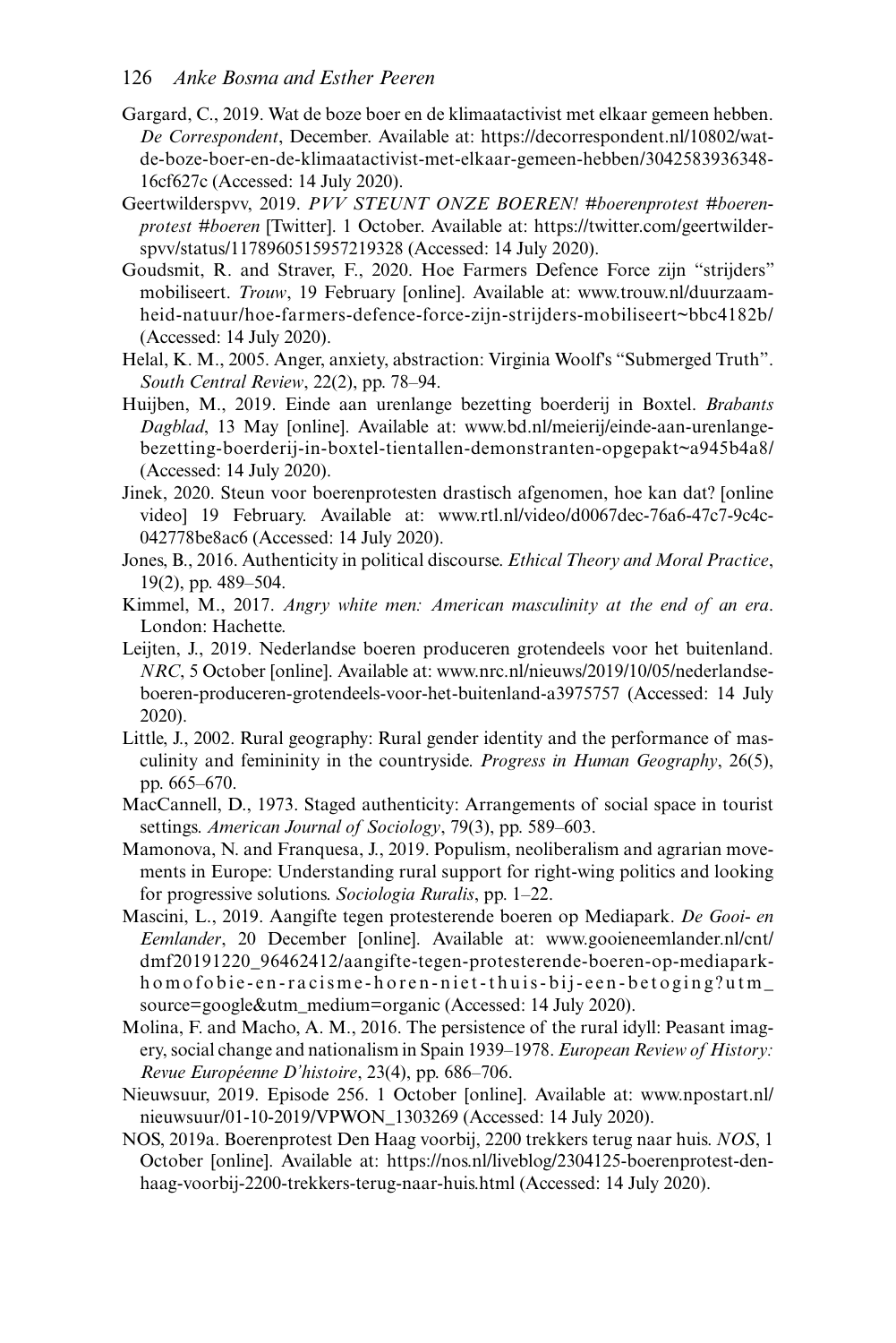- NOS, 2019b. Deze boeren leggen uit waarom ze demonstreren. *NOS*, 1 October [online]. Available at: [https://nos.nl/collectie/13799/artikel/2304207-deze-boeren-leggen-uit](https://nos.nl)[waarom-ze-demonstreren-ik-zit-muurvast-door-dit-beleid](https://nos.nl) (Accessed: 14 July 2020).
- NU.nl, 2019. In totaal zeven aanhoudingen bij boerenprotest in Den Haag. *NU.nl*, 1 October [online]. Available at: [www.nu.nl/binnenland/6001237/in-totaal-zeven](http://www.nu.nl)[aanhoudingen-bij-boerenprotest-in-den-haag.html](http://www.nu.nl) (Accessed: 14 July 2020).
- Peeren, E., 2018. Villages gone wild: Death by rural idyll in *The Casual Vacancy* and *Glue*. In Stringer, B. (ed), *Rurality re-imagined: Villagers, farmers, wanderers, wild things*. Novato: Applied Research and Design Publishing, pp. 62–73.
- Phvanmulligen, 2019. 18% van de boeren is miljonair. Gemiddeld hebben boeren besteedbaar inkomen van 42 duizend euro. -Van alle werkenden is 1,5% miljonair, en werkenden hebben een gemiddeld inkomen van 34 duizend euro [Twitter]. 1 October. Available at: [https://twitter.com/phvmulligen/status/1179103445523062784](https://twitter.com) (Accessed: 14 July 2020).
- Piotrowski, M., 2017. "Authentic" folds: environmental audiences, activists and subjectification in hypocrisy micropolitics. *Continuum*, 31(6), pp. 844–856.
- RTL Nieuws, 2019. Sympathie voor boeren kalft af na nieuwe acties. *RTL Nieuws*, 18 December [online]. Available at: [www.rtlnieuws.nl/nieuws/nederland/artikel/4960241/](http://www.rtlnieuws.nl) [minder-steun-neemt-af-boeren-boerenacties-boerenprotest](http://www.rtlnieuws.nl) (Accessed: 14 July 2020).
- RTL Nieuws, 2020. Boeren met trekkers toch op snelweg. *RTL Nieuws*, 19 February [online]. Available at: [www.rtlnieuws.nl/nieuws/nederland/artikel/5027231/boeren](http://www.rtlnieuws.nl)[protest-tractor-trekker-snelweg](http://www.rtlnieuws.nl) (Accessed: 14 July 2020).
- Ruitenbeek, A., 2019. Sieta van Keimpema militant? *Het Financieele Dagblad*, 15 October [online]. Available at: [https://fd.nl/profiel/1319957/sieta-van-keimpema](https://fd.nl)[militant-het-is-maar-wie-je-spreekt](https://fd.nl) (Accessed: 14 July 2020).
- Schoorl, J., 2019. Boerenactivisme? *De Volkskrant*, 20 December [online]. Available at: [www.volkskrant.nl/nieuws-achtergrond/boerenactivisme-dat-gaat-bij-sieta-van](http://www.volkskrant.nl)[keimpema-nooit-op-stal-hoeveel-melk-er-ook-in-de-mestput-loopt~b393bbfa/](http://www.volkskrant.nl) (Accessed: 14 July 2020).
- Trilling, L., 2009. *Sincerity and authenticity*. Cambridge, MA: Harvard University Press.
- Trouw, 2019. De staat van de boer. *Trouw* [online]. Available at: [https://destaatvande](https://destaatvandeboer.trouw.nl)[boer.trouw.nl/resultaten/](https://destaatvandeboer.trouw.nl) (Accessed: 14 July 2020).
- Van Essen, J., 2019a. Frontman tegen wil en dank. *De Gelderlander*, 19 September [online]. Available at: [www.gelderlander.nl/buren/frontman-tegen-wil-en-dank-ik](http://www.gelderlander.nl)[durf-mijn-dochter-amper-meer-aan-vriendinnetjes-te-laten-vertellen-dat-wij](http://www.gelderlander.nl)[schapen-houden~a1f1ec877/](http://www.gelderlander.nl) (Accessed: 14 July 2020).
- Van Velzen, J., 2019b. Wat wil de boer nou eigenlijk? *Trouw*, 29 December [online]. Available at: [www.trouw.nl/economie/wat-wil-de-boer-nou-eigenlijk-vijf-inzichten](http://www.trouw.nl)[om-de-boerenprotesten-beter-te-snappen~bd9682dd/](http://www.trouw.nl) (Accessed: 14 July 2020).
- Varga, S., 2011. The paradox of authenticity. *Telos: Critical theory of the contemporary*, 156, pp. 113–130.
- Verbeek, F., 2019. Tientallen aanhoudingen in Amsterdam. *Elsevier Weekblad*, 7 October [online]. Available at: [www.elsevierweekblad.nl/nederland/achter](http://www.elsevierweekblad.nl)[grond/2019/10/tientallen-aanhoudingen-op-stadhouderskade-werkloze-kli](http://www.elsevierweekblad.nl)[maathippies-713126/](http://www.elsevierweekblad.nl) (Accessed: 14 July 2020).
- Verhoeven, N., 2019. Veevoederreus en slachthuisgigant betalen duizenden euro's aan boerenprotest. *De Gelderlander*, 2 October [online]. Available at: [www.gelderlander.](http://www.gelderlander.nl) [nl/home/veevoederreus-en-slachthuisgigant-betalen-duizenden-euro-s-aan](http://www.gelderlander.nl)[boerenprotest~ab590468/](http://www.gelderlander.nl) (Accessed: 14 July 2020).